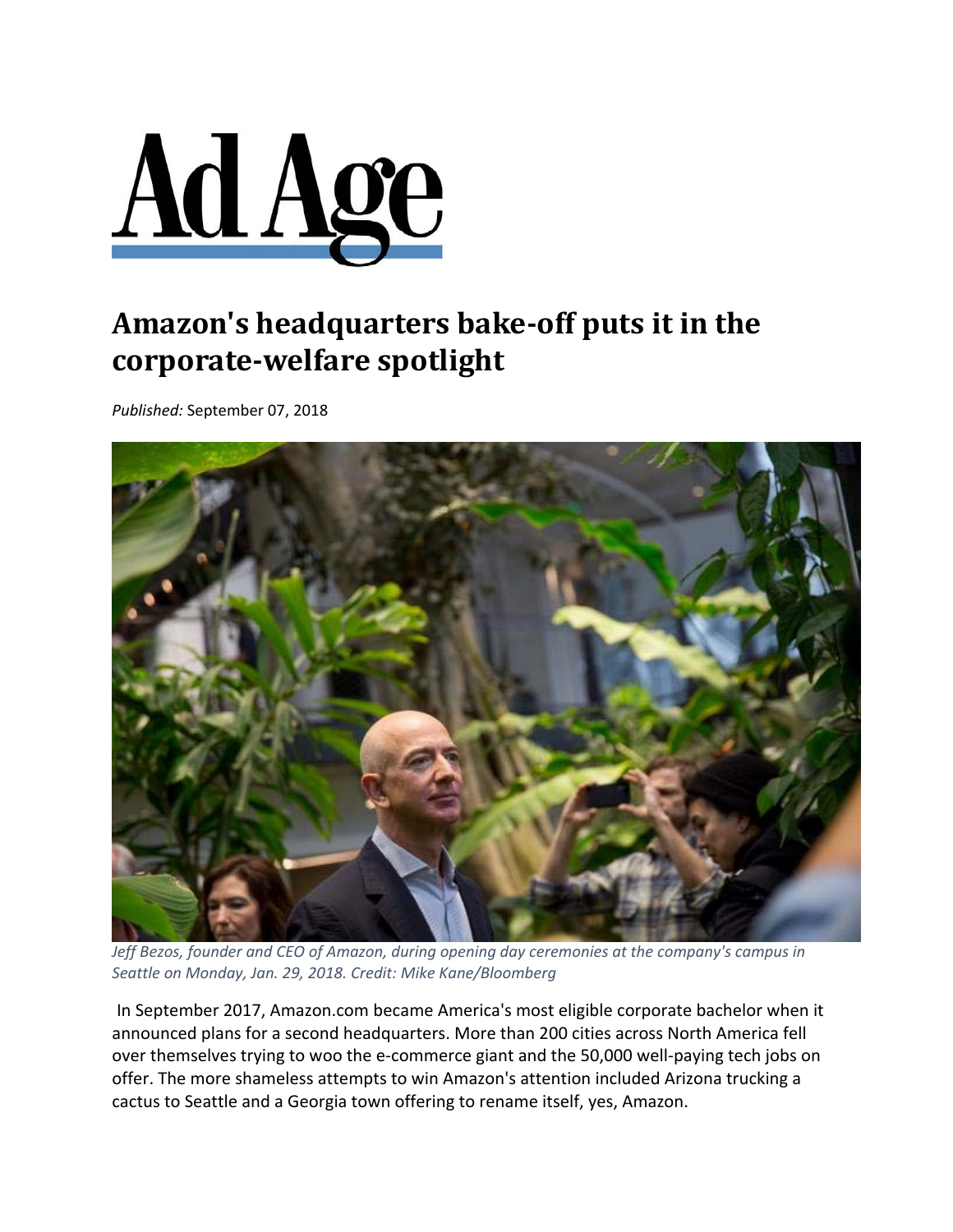Exactly one year later, negotiations with 20 finalist cities from New York to Los Angeles have retreated behind closed doors. Instead of public displays of affection, Amazon isfending off barbs sharper than the prickers on that 21‐foot saguaro cactus. As the world's second‐most valuable public company weighs the tax breaks and other goodies proffered by eager suitors, it stands accused of being a corporate welfare leech that should be giving the government and its workers more rather than further milking taxpayers to expand. As the world's wealthiest individual, Chief Executive Officer Jeff Bezos also makes a tempting target.

Vermont Senator Bernie Sanders has accused Amazon of forcing its warehouse workers onto food stamps because it doesn't pay them enough; he proposed levying a tax on large employers to help fund government assistance (the bill is called Stop Bad Employers by Zeroing Out Subsidies Act—or Stop BEZOS).

Meanwhile, increasing numbers of states are reviewing whether companies are honoring their pledges to create jobs and generate economic activity. As the HQ2 bake‐off drags on in private, Amazon gives its critics more ammunition and time to fire away.

"The Bernie Sanders bill shows how much Amazon's brand has been tarnished by this headquarters search process," says Greg LeRoy, executive director of Good Jobs First, which monitors government investmentsin businesses. "The way they launched this public auction was really ham-handed. It was an obvious grab for the maximum tax break, and now they're under the microscope."

Amazon declined to comment for this story. In a blog post responding to Sanders, the company said it created 130,000 new jobs last year and that employees receiving food stamps include those who work part‐time or only worked at Amazon for brief periods. The company defended its treatment of workers, saying its full‐time U.S. warehouse employees earn more than \$15 an hour on average, including stock and incentive bonuses. The company also says it has invested more than \$100 billion in the U.S. since 2011 and created more than 200,000 full‐time jobs with benefits.

The Sanders bill is unlikely to go anywhere so long asthe Republicans control Congress. But more and more states are taking a closer look at trading tax breaks for jobs. Politicians eager to attract employers to their cities and towns during the Great Recession later discovered that perhaps they had given away too much and received too little in return. Among the notable boondoggles: "The Buffalo Billions" corruption scandal in New York where money meant for economic development instead allegedly went to allies of Gov. Andrew Cuomo. And in 2010, the Rhode Island Economic Development Corp. issued \$75 million in bonds as part of a package to lure video game company 38 Studios away from Massachusetts in a deal that went bust and resulted in federal fraud charges.

Such blowups prompted several states to tighten controls, including Pennsylvania, Texas, Colorado, Illinois and Georgia, collectively home to seven Amazon finalist cities. Texas, for instance, withdrew or clawed back more than \$30 million in incentives to 16 companies that